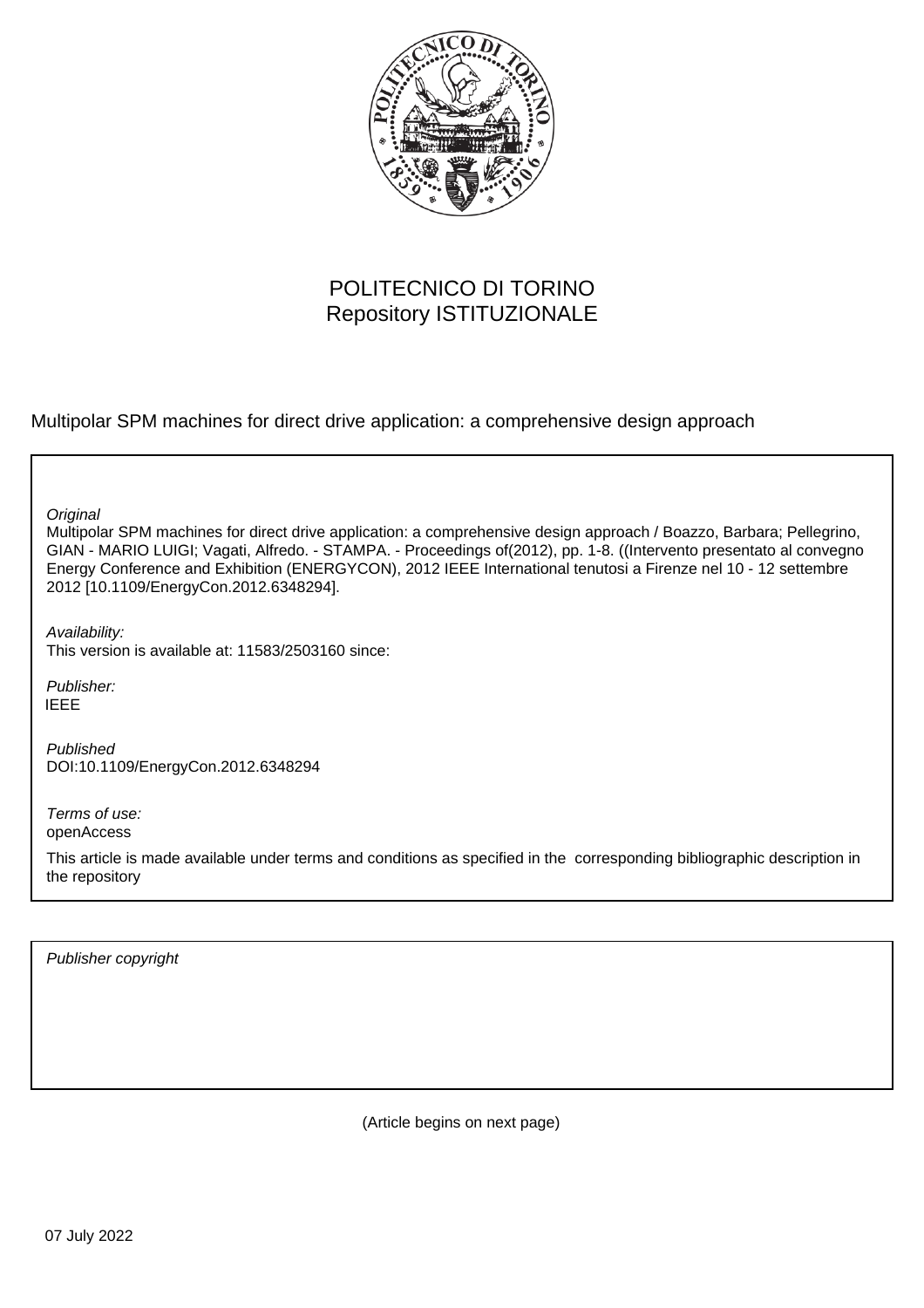# Multipolar SPM machines for direct drive application: a comprehensive design approach

B. Boazzo, G. Pellegrino, A. Vagati Politecnico di Torino

Corso Duca degli Abruzzi 24, Torino, 10129 Italy

*Abstract* **-- A closed-form, per-unit formulation is proposed, for the design of surface mounted permanent magnet motors with high number of poles. The model evaluates the shear stress, the power factor and the specific Joule loss as the indicators of the machine performance, and demonstrates that this is determined by the correct choice of a very limited set of key-geometrical parameters. The design criteria are described analytically and then applied to example designs, FEA validated. Distributed- and concentratedwinding configurations are considered. The conclusions of the paper are consistent with the literature and aim to give a roadmap for designers of PM machines in modern applications, such as wind power synchronous generators.** 

*Index Terms – PM motor drives, PM machines, Wind generation, Motor Design, Surface Mounted PM machines.* 

#### I. INTRODUCTION

Permanent magnet (PM) synchronous machines are recognized for their performance in terms of torque density, efficiency and low rotor inertia. In particular, direct-drive machines of the surface mounted PM type (SPM) have been increasingly adopted as motor and/or generators in many up to date fields such as traction and propulsion, aerospace and renewable energy production [1]. Recently, rare earth PM materials have suffered a significant volatility, but still the interest for PM based electrical machines is high, as stated in recent works [2].

All direct-drive machines have in common the high number of poles. Over the last decade, a lot of effort has been devoted to the investigation of machines with concentrated stator windings, for their characteristics of fault tolerance, ease of manufacturing, short end connections and high copper filling factor [2-7].

The paper proposes a normalized analysis of three-phase SPM machines, for the sake of sizing and preliminary design of direct-drive motor/generators. The analysis is based on simple, per-unit, relationships, including distributed and concentrated, single layer, winding types.

The proposed model is based on the elementary block reported in Fig. 1, representing one pole of a SPM machine with distributed windings. The key-geometric parameters, defined in Fig. 1, are:

- the airgap length *g*;
- the pole pitch  $a$ ;
- the tooth length  $l_i$ ;
- the PM length  $l_m$ .

For concentrated windings, the same geometric parameters are used, being a still the rotor pole pitch, corresponding to one PM pole. Another key parameter is the number of slot per pole per phase q, that can be either an integer or a fraction.



Figure 1. Elementary block of a linear-like SPM synchronous machine, corresponding to one PM pole pitch.

In the following, the relationships between the geometry, the shear stress (easily related to torque density), the power factor (PF) and the Joule loss per surface will be expressed by means of simple equations. It will be demonstrated that optimal combinations of the geometric quantities can maximize the power factor at a specified shear stress and vice versa. The emphasis on the power factor (read inner power factor or cosine of the torque angle) as a key design target has a twofold, strong motivation:

- the power factor determines the power converter current size, given the machine active power [8];
- a low power factor in a SPM machine is also the symptom of an armature flux that is not negligible with respect to the PM flux linkage one and that can require the magnetic core size to be augmented purposely.

#### II. PER UNIT MACHINE MODEL

#### *A. Magnetic loading and rotor parameters*

The magnetic loading (1) is defined as the peak of the fundamental component of the flux density distribution at the airgap at no load:

$$
B = \hat{B}_{gap, fund} = k_b \cdot \frac{B_r}{1 + k_c \cdot \frac{g}{l_m}}
$$
 (1)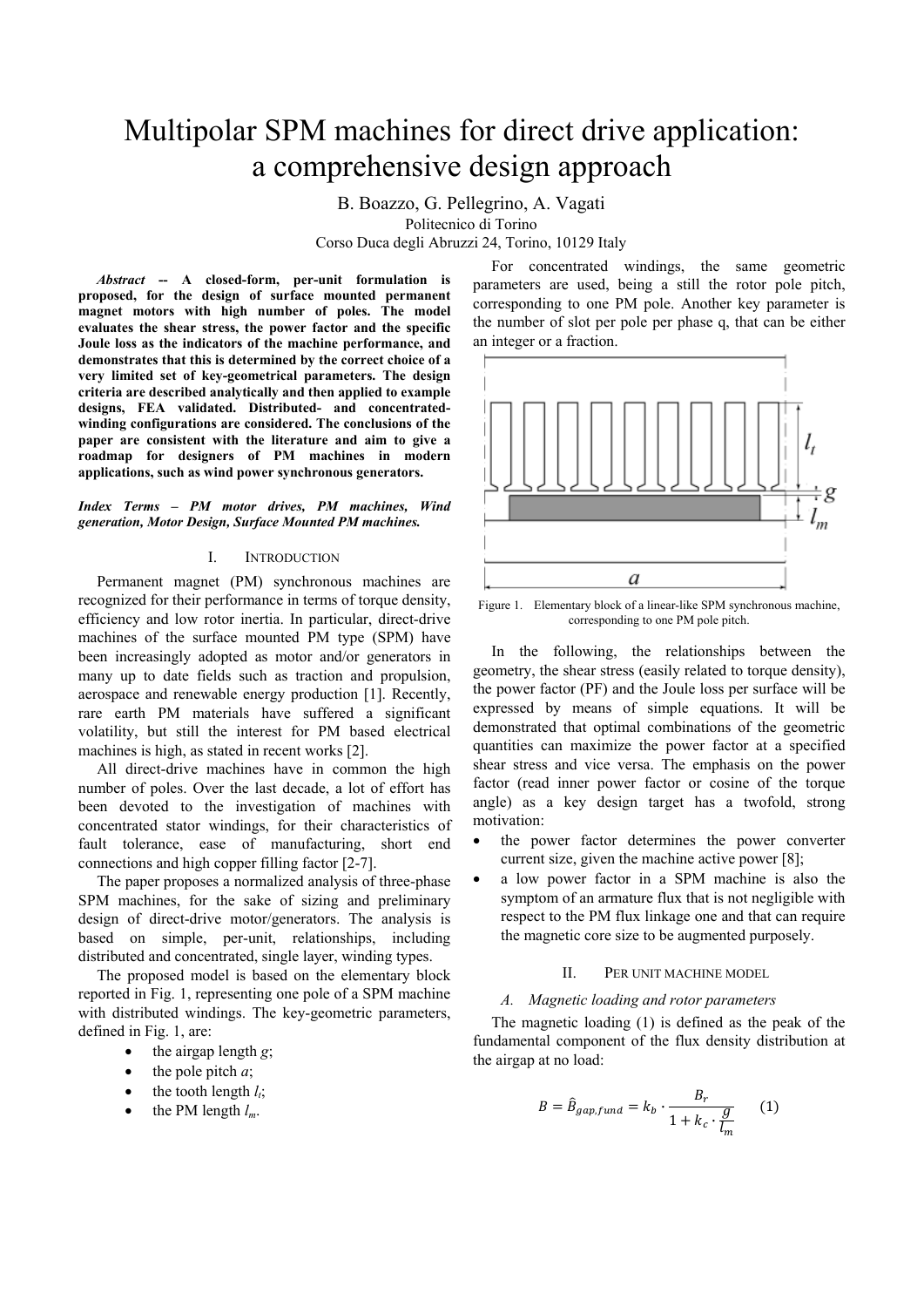Where  $B_r$  is the PM remanence,  $k_b$  is the PM shape coefficient relating the PM pitch to the fundamental flux density component at the airgap and  $k_c$  is the Carter coefficient. Apart from the Carter coefficient, the magnetic loading depends on rotor parameters only, given the airgap length, and it is *independent of the rotor pole pitch a*.

The PM thickness factor  $l_m/g$  determines the magnetic loading (1) and also the de-magnetization current limit of the machine. High values such as  $l_m/g > 6$  do not increase *B* significantly, and can be justified only if high current overload is required or anyway for avoiding demagnetization. The example value  $l_m/g = 6$  will be considered in the following and final designs will be verified against de-magnetization.

#### *B. Electric loading and shear stress*

The electric loading is defined in (2):

$$
A = \frac{3}{2} \cdot \frac{N}{a} \cdot k_w \cdot I_q \qquad (2)
$$

 $k_w$  in (2) is the winding factor, *N* is the number of conductors in series per pole per phase and  $I_q$  is the phase current amplitude. It is implicitly intended that the current vector is aligned with the quadrature axis, that is the maximum force (torque) per Ampere situation.

The average shear stress is:

$$
\sigma = BA \qquad (3)
$$

The shear stress is measured in  $N/m^2$  and is the timeaveraged tangential force acting on the elementary block of Fig. 1 divided by the airgap surface. In case of a cylindrical machine, the shear-stress is representative of its torque capability.

Once the magnetic loading is set, according to the PM grade, shape and thickness (1), the shear stress will depend on the electric loading (2) only. This can be upper limited either by Joule losses (i.e. thermal issues and efficiency) or by de-magnetization. Plus, the power factor can also set a limitation to the feasible electric loading, in particular in fractional slot machines.

#### *Joule loss*

The Joule loss factor  $k_i$  represents the copper loss per airgap unit surface, expressed in  $W/m^2$ :

$$
k_{j} = \frac{2\rho_{cu}k_{end}}{k_{cu}(1 - k_{t} \cdot B/B_{fe})} \left(\frac{A}{k_{w}}\right)^{2} \frac{1}{l_{t}}
$$
(4)

 $\rho_{Cu}$  in (4) is the copper resistance,  $k_{Cu}$  is the slot filling factor, *kend* is the length of the conductors including the end connections divided by their active length.  $B_f$  is the peak flux density in the stator yoke, and  $k_t$  is the tooth scaling factor, accounting for the tooth width and, consequently,

the peak flux density in the teeth.

The specific Joule loss (4) is inversely proportional to the tooth length (non normalized), independently of the airgap and the pole pitch.

#### *C. Power factor*

With the machine phase currents in time quadrature with the PM flux linkage and neglecting the stator resistance voltage drop, the PF angle ϕ is expressed in normalized terms as:

$$
tan \varphi \cong \frac{4\mu_0}{3\pi} \cdot L_{pole,pu} \cdot \frac{A}{B} \qquad (5)
$$

Where *Lpole,pu* is the per-unit phase inductance of the elementary block, whose normalization coefficient is:

$$
L_{base} = \frac{\mu_0 \cdot l}{2} \cdot \left(\frac{2}{\pi} \cdot N \cdot k_w\right)^2 \tag{6}
$$

With *l* being the machine stack length. From (3) and (5) follows that *B* and *A* both contribute to produce the shear stress, whilst they are in competition when dealing with the power factor angle: given *A* and *B* and then the shear stress, *the machine PF can be higher or lower according to the per-unit inductance Lpole,pu*.

In other words, the relationship between the shear stress (read torque) and the power factor depends on the pole perunit inductance, and wrong design choices can produce machines with a poor power factor, given the torque specification. In the following the minimization of the pole per-unit inductance is addressed, and the criteria for a best compromise between shear stress and power factor are pointed out.

#### III. MINIMIZATION OF THE POLE INDUCTANCE

The inductance of the elementary block of Fig. 1 (7) is the sum of the *slot* leakage term and the *magnetization* one.

$$
L_{pole,pu} = L_{m,pu} + L_{slot,pu} \tag{7}
$$

In normalized quantities, the two terms of (7) depend on the four basic parameters defined in Fig. 1, with expressions that can be different in the cases of distributed, intended as integer *q* values, and concentrated windings, intended as fractional *q* values.

#### *A. Distributed winding machines*

With integral *q*, the per-unit magnetization inductance is:

$$
L_{m,pu} = \frac{\pi^2}{6 \cdot k_w^2} \cdot \left[ 1 - \frac{(q-1)^2}{q^3} \right] \cdot \left( \frac{1}{k_c + \frac{l_m}{g}} \right) \cdot \frac{a}{g} \quad (8)
$$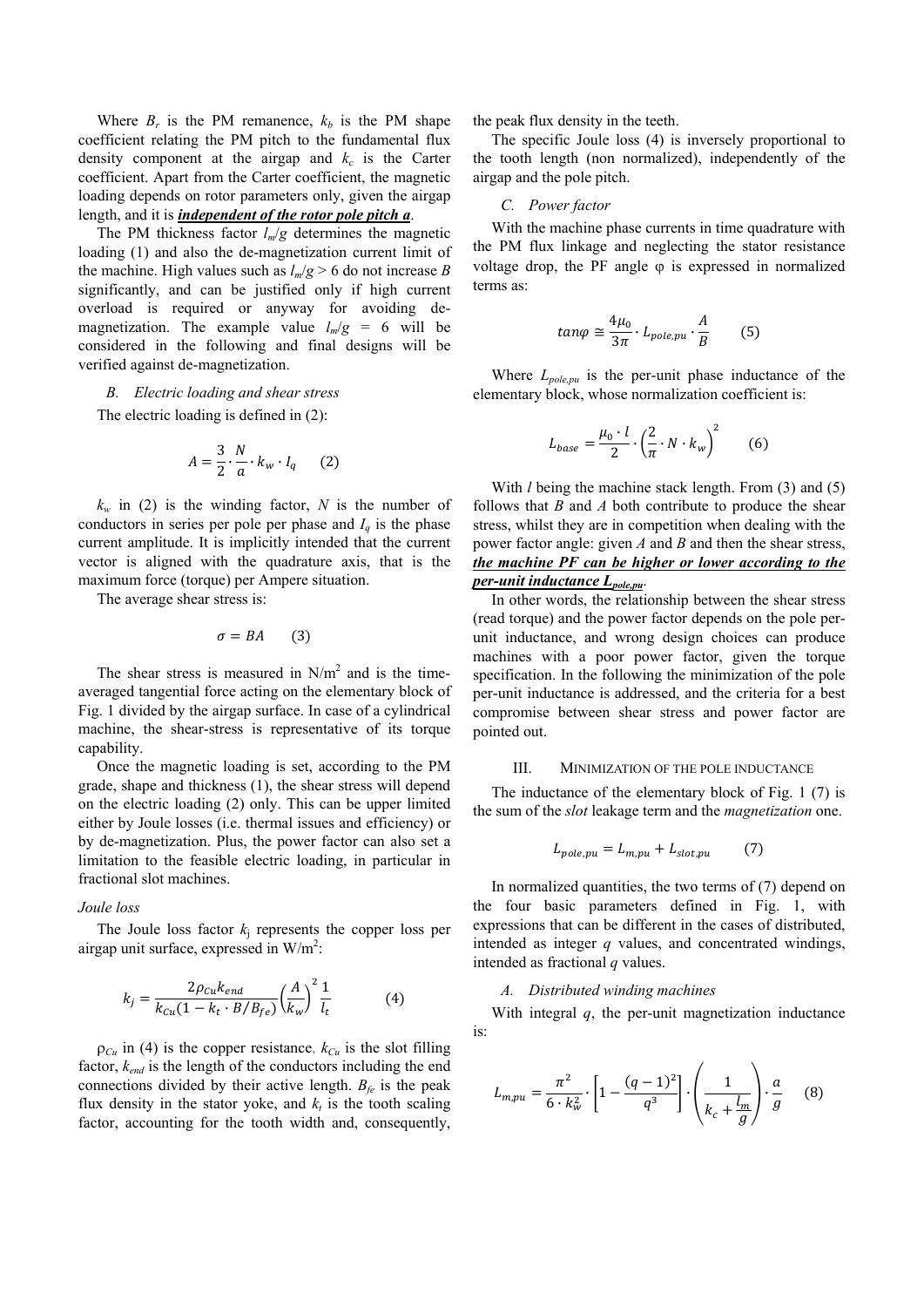The slot inductance expression is independent of *q* and it is then valid both for integral and fractional slot numbers:

$$
L_{slot,pu} = \frac{\pi^2}{2k_w^2} \cdot \frac{\left(1 + \frac{l_m}{g}\right) \cdot \frac{l_t}{g}}{\left[1 + \left(1 - \frac{k_b B_r}{B_{fe}} \cdot k_t\right) \cdot \frac{l_m}{g}\right]} \cdot \left(\frac{a}{g}\right)^{-1} \tag{9}
$$

From (8) and (9) it turns out that  $L_m$  is proportional to the ratio  $a/g$ , while  $L_{slot}$  is inversely proportional to the same quantity.

Fig. 2 shows that an *a*/*g* value exists, that minimizes the total per-unit inductance, sum of (8) and (9): it can be demonstrated that the minimum inductance condition corresponds to  $L_m = L_{slot}$ .



Figure 2. Per-unit pole inductance  $(8) + (9)$  for a distributed winding machine having  $q = 2$ , as a function of  $a/g$ , with  $l_m/g = 6$  and different  $l_v/g$ values.

Posing  $L_m = L_{slot}$ , the per-unit pole pitch giving the minimum inductance is found, from  $(8)$  and  $(9)$ :

$$
\left(\frac{a}{g}\right)_0 = \frac{\sqrt{3}}{\sqrt{1 - \frac{(q-1)^2}{q^3}}} \cdot \frac{\left(1 + \frac{l_m}{g}\right) \cdot \sqrt{\frac{l_t}{g}}}{\sqrt{1 + \left(1 - \frac{k_b \cdot B_r}{B_{fe}} \cdot k_t\right) \cdot \frac{l_m}{g}}}
$$
(10)

The minimum inductance value, corresponding to (10), is:

$$
(L_{tot,pu})_{min} = \sqrt{1 - \frac{(q-1)^2}{q^3}} \sqrt{\frac{\frac{l_t}{g}}{1 + \left(1 - \frac{k_b B_r}{B_{fe}} k_t\right) \frac{l_m}{g}}}
$$
(11)

With distributed windings, the effect of *q* in the formulae (8)-(11) is very limited and the key parameters for pole pitch selection according to (10) turn out to be  $l_m/g$  and  $l_t/g$ . Typical values of  $k_t$  are 0.8 to 0.9 in this case. The choice of *lm*/*g* has been addressed in section II.A. The choice of the tooth length factor  $l_{\ell}/g$  is more open: as evidenced in Fig. 2, longer teeth increase the pole inductance and would result in a lower power factor, according to (5). However, shorter teeth would increase the specific Joule loss (4), due to the reduction of the copper cross section. A tradeoff between loss and power factor must be found.

*B. Single-layer, concentrated winding machines*  The slot inductance expression is still  $(9)$ .  $L_{m,pu}$  is now:

$$
L_{m,pu} = \frac{\pi^2}{12(qk_w)^2} \cdot \left(\frac{1}{k_c + \frac{l_m}{g}}\right) \cdot \frac{a}{g} \qquad (12)
$$

In Fig. 3 the per-unit inductance of one pole is reported as a function of  $a/g$  for the fractional slot example case  $q =$ 2/7.



Figure 3. Per-unit pole inductance  $(10) + (8)$  for a concentrated winding machine having  $q = 2/7$ , as a function of  $a/g$ , with  $l_m/g = 6$  and  $l_f/g$  as a parameter.

Posing (9) equal to (12), the minimum inductance condition and the minimum inductance value are now:

$$
\left(\frac{a}{g}\right)_0 = \sqrt{6} \cdot q \cdot \frac{\left(1 + \frac{l_m}{g}\right) \cdot \sqrt{\frac{l_t}{g}}}{\sqrt{1 + \left(1 - \frac{k_b \cdot B_r}{B_{fe}}\right) \cdot \frac{l_m}{g}}}
$$
(13)  

$$
\left(L_{tot,pu}\right)_{min} = \frac{\pi^2}{\sqrt{6}qk_w^2} \sqrt{\frac{\frac{l_t}{g}}{1 + \left(1 - \frac{k_bB_r}{B_{fe}}k_t\right)\frac{l_m}{g}}}
$$
(14)

The pole pitch of minimum inductance (13) is proportional to *q* this time, while *q* has little effect in (10), as said.

# IV. COMPARISON OF FRACTIONAL AND INTEGRAL SLOT **MACHINES**

In Figs. 4-6 integer and fractional *q* numbers are compared in terms of per-unit inductances. Figure 4 reports the pole per-unit inductance as a function of normalized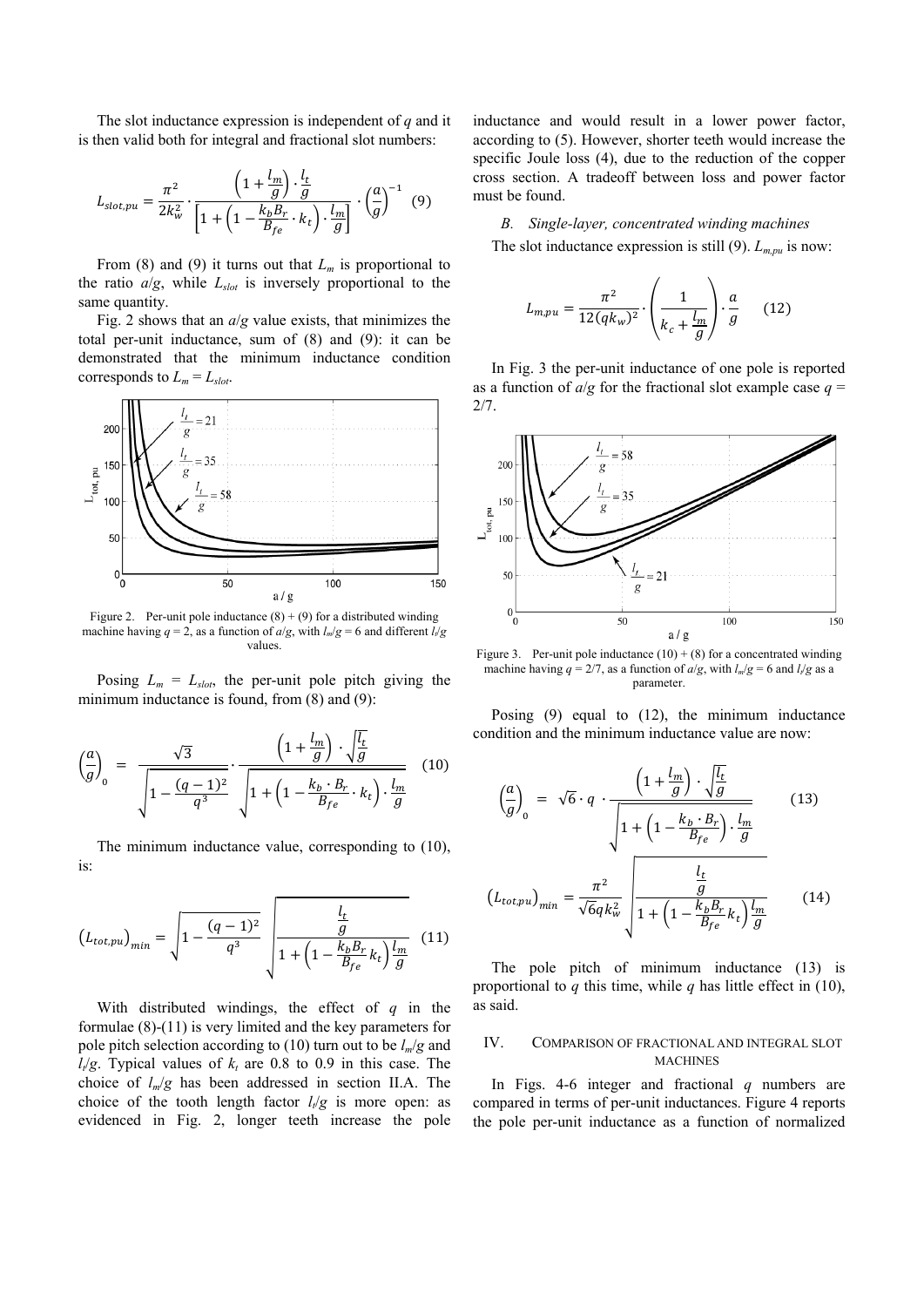pole pitch *a*/*g*.



Figure 4. Comparison of the per-unit pole inductance of concentrated (dashed line) and distributed (continuous line) winding machines, all having  $l_m/g = 6$  and  $l_f/g = 35$ .

It turns out that:

- All the curves tend to coincide in the lowest *a*/*g* area, where the pole inductance is dominated by the slot term.
- For higher *a*/*g* values, fractional slot machines have much higher inductance values, as expected.
- All the curves with integer *q* are superimposed, while the ones with fractional  $q$  can be significantly different. as commented.
- Fractional slot machines have the minimum inductance for lower *a*/*g* values than integral slot ones (i.e. at higher pole numbers, in case of rotating machines).



Figure 5. Pole pitch giving the minimum inductance condition (9) or (12), for integer and fractional q, respectively, reported as a function of the slot per pole per phase number and the tooth length.  $l_m/g = 6$ .

In Figs. 5 the pole pitch of minimum inductance is reported as a function of *q* values, either fractional (13) or integral (10). In Fig. 6 the corresponding, minimum inductance values are reported, calculated using (11) and (14). In both the figures three different tooth length values  $l_t/g$  are considered. From Figs. 5 and 6 turns out that:

- in fractional slot machines, the pole pitch value giving the minimum inductance grows proportionally with the parameter q, as also evident from (13).
- accordingly, the minimum inductance is in inverse proportion with q, when this is fractional (14).
- As a consequence, the difference in inductance between the ones with lower numbers, such as 1/4 or 2/7, and

higher numbers, such as  $2/5$  or  $1/2$ , can be significant.

The inductance of integral q machines is independent from q and lower than the one of any possible fractional q machine.



Figure 6. Minimum value of the pole per-unit inductance, corresponding to the pole pitch values of Fig. 5, as a function of the slot per pole per phase number and the tooth length.  $l_m/g = 6$ .

## V. ANALYSIS OF MINIMUM INDUCTANCE MACHINES

For summarizing the analysis presented up to here, the power factor is evaluated at a given shear stress value, for all *q* values. In Fig. 7 the power factor is reported, according to  $(5)$ , as a function of q and  $\frac{1}{2}$ , calculated as follows.

The magnetic loading is very similar for all machines, all having  $l_m/e = 6$ ,  $B_r = 1.12$  T,  $k_b = 1.2$  (e.g. valid for arc magnets with span equal to 5/6). The Carter coefficient is 1.05 for integral *q* and 1.085 for fractional *q*. The reference shear stress value is set to  $62.5 \text{ kN/m}^2$ , and the electric loading is evaluated according to (3). The electric loading is around 55 kA/m in this case. The minimum per-unit inductance is evaluated via (11) and (14). Last, the power factor is calculated via (5) for all machines.



Figure 7. Power factor at same shear stress ( $\sigma = 62.5 \text{ kN/m}^2$ ) as a function of the slot per pole per phase number and the tooth length.  $l_m/g =$ 6.

It must be remarked that the machines represented in Fig. 7 have different pole-pitches, calculated according to (10) and (13), that means they would all have different pole numbers, in case of they are rotating machines.

The results of Fig. 7 show that:

• The choice of *q* is critical for avoiding unacceptable PF values, that is the case with many of the  $q - l_{\ell}/g$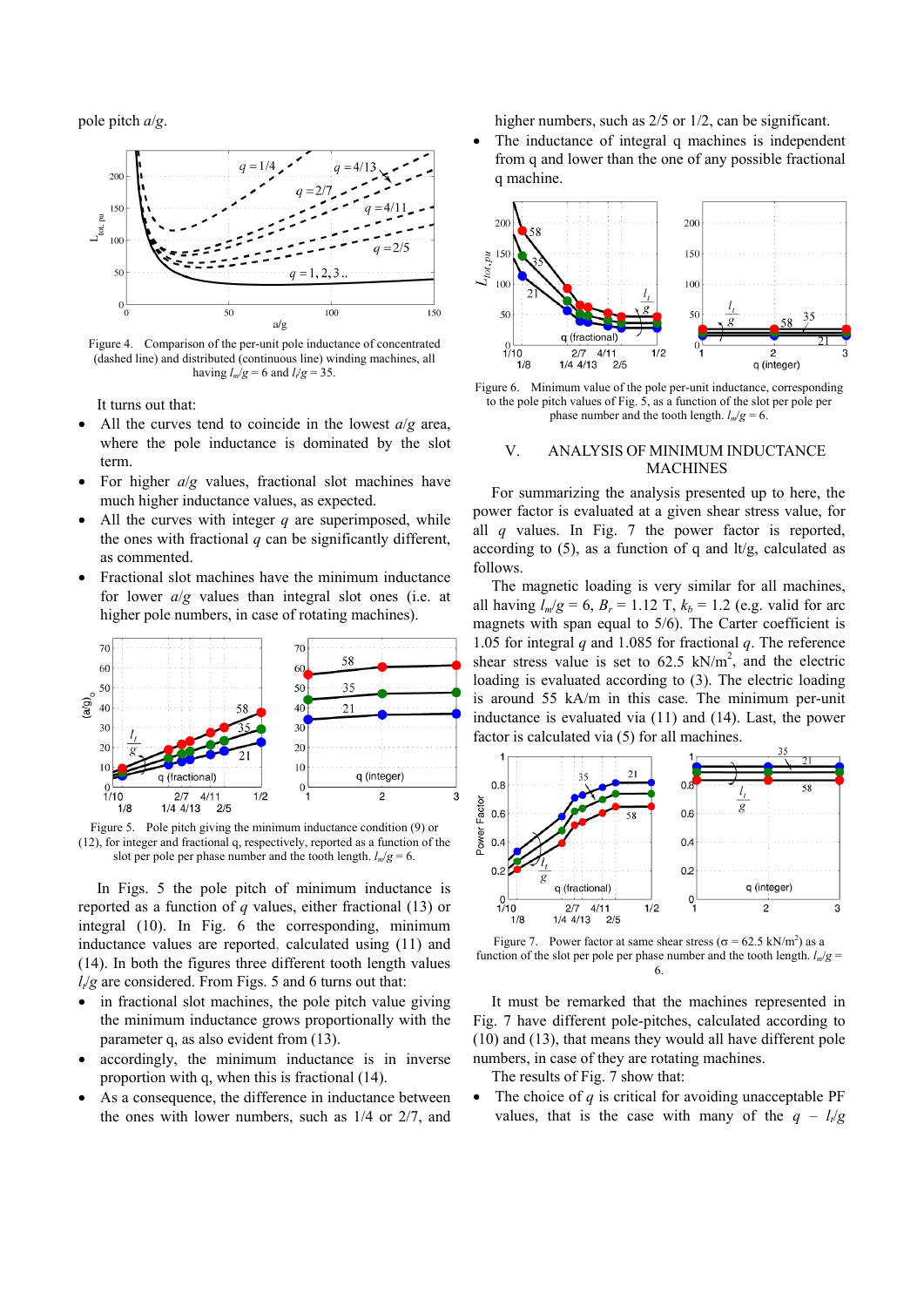combinations of Fig. 7.

- Machines with shorter teeth have a better power factor, but they also have higher specific loss (4).
- Although all the machines are heavily loaded (55) kA/m), the power factor of distributed winding ones is still very high. This can be even too high, for practical applications, determining dangerously high values of short-circuit current. For this reason, integral *q* machines do not require the strict respect of the minimum per-unit inductance in their design, unless otherwise specified.

It must be remarked that machines with same q and different  $l_i/g$  also have a different per unit pitch  $(a/g)_0$ , in Fig. 7. The plot of the loss factor (4), corresponding to the machines of Fig. 7 is not reported here because it would have required restrictive assumptions about *kend* and the absolute value of the teeth length. Examples in absolute numbers are given in the following section.

#### VI. DESIGN FLOWCHART

In this section, the design flowchart is described, based on the per-unit model of the SPM machine. The target is to design a rotating machine. It is then convenient to introduce the relationships between torque and shear stress (15), depending on the rotor radius *r* and the stack length *l*, and the expression of the number of poles (16), given the radius and the pole pitch.

$$
T = \sigma \cdot 2\pi \cdot r^{2} \cdot l \qquad (15)
$$

$$
p = \frac{\pi \cdot r}{a} \qquad (16)
$$

It is assumed that designs with a power factor lower than 0.7 at rated torque should be rejected. In linearity, machines with a power factor lower than 0.7 would have the armature flux linkage higher than the PM flux linkage and, in other words, a disadvantageous oversizing of the power converter given the machine active power.

The flow chart is organized as follows: first, the per-unit model is iteratively utilized for determining the size and performance of the elementary block (subsections *A* and *B*). Then the size and performance of the rotating machine is determined, being this machine the assembly of the just defined elementary block (subsection D).

#### *A. Preliminary data*

- Airgap length *g*
- Type of cooling (upper limit of the specific loss:  $k_{i0}$ )
- PM grade  $(B_r)$  and per-unit thickness  $l_m/g$
- Steel peak exploitation *Bfe*
- Type of winding *q*

#### *B. Design of the elementary block*

- 1. The magnetic loading *B* is calculated (1).
- 2. An expected shear stress value is set, referring to the values that are typical for machines having the same type of cooling
- 3. The electric loading is calculated from  $B$  and  $\sigma$ , according to (3).
- 4. A tentative tooth length is set and the specific loss is calculated (4), to be compared to upper limit of the specific loss,  $k_{j0}$ . Also the end connection factor is a tentative value, to be double checked once the active length of the machine is determined.
- 5. If  $k_j$  is less than or equal to the accepted specific loss then proceed, otherwise step back to point 4, with an augmented tooth length *lt*.
- 6. The pole pitch is determined according to the minimum inductance condition, (10) or (13), respectively.
- 7. The power factor is evaluated.
- 8. If  $PF > 0.7$  ok, otherwise  $l_t$  is reduced and step back to point 3.

The outputs of this stage are:

- The pole pitch *a*/*g*
- The tooth length  $l_{\ell}/g$
- The shear stress, the electric loading and the power factor

*C. Target machine specification* 

The final rotating machine is defined according to:

- Target torque  $T_0$  and rated speed.
- Maximum outer diameter, maximum stack length.

*D. Design of the rotating machine* 

Given the calculated shear stress:

- 9. From (15), the product  $r^2 l$  is evaluated according to the target torque and the calculated shear-stress.
- 10. Given  $r^2 l$ , the rotor radius and stack length are chosen, within the maximum length limit.
- 11. Once  $r$  is chosen, the number of pole pairs (16) is evaluated and truncated to the closest feasible number.
- 12. The end connection length is evaluated and the specific loss is recalculated according to.
- 13. Also the machine inductance and the power factor are recalculated, after the pole pitch truncation at step 11.
- 14. The stator outer radius is calculated
- 15. If the stator radius exceeds the outer dimension limits, step back to point 10 with a reduced *r* and an augmented *l*, whenever possible.
- 16. If all ok, the design is FEA evaluated

#### VII. EXAMPLE DESIGNS

Two example machines are designed, one having distributed windings and one with concentrated windings. The target performance is a *direct-drive wind power generator*, rated 3 MW at 16.9 rpm, that means 1695 kNm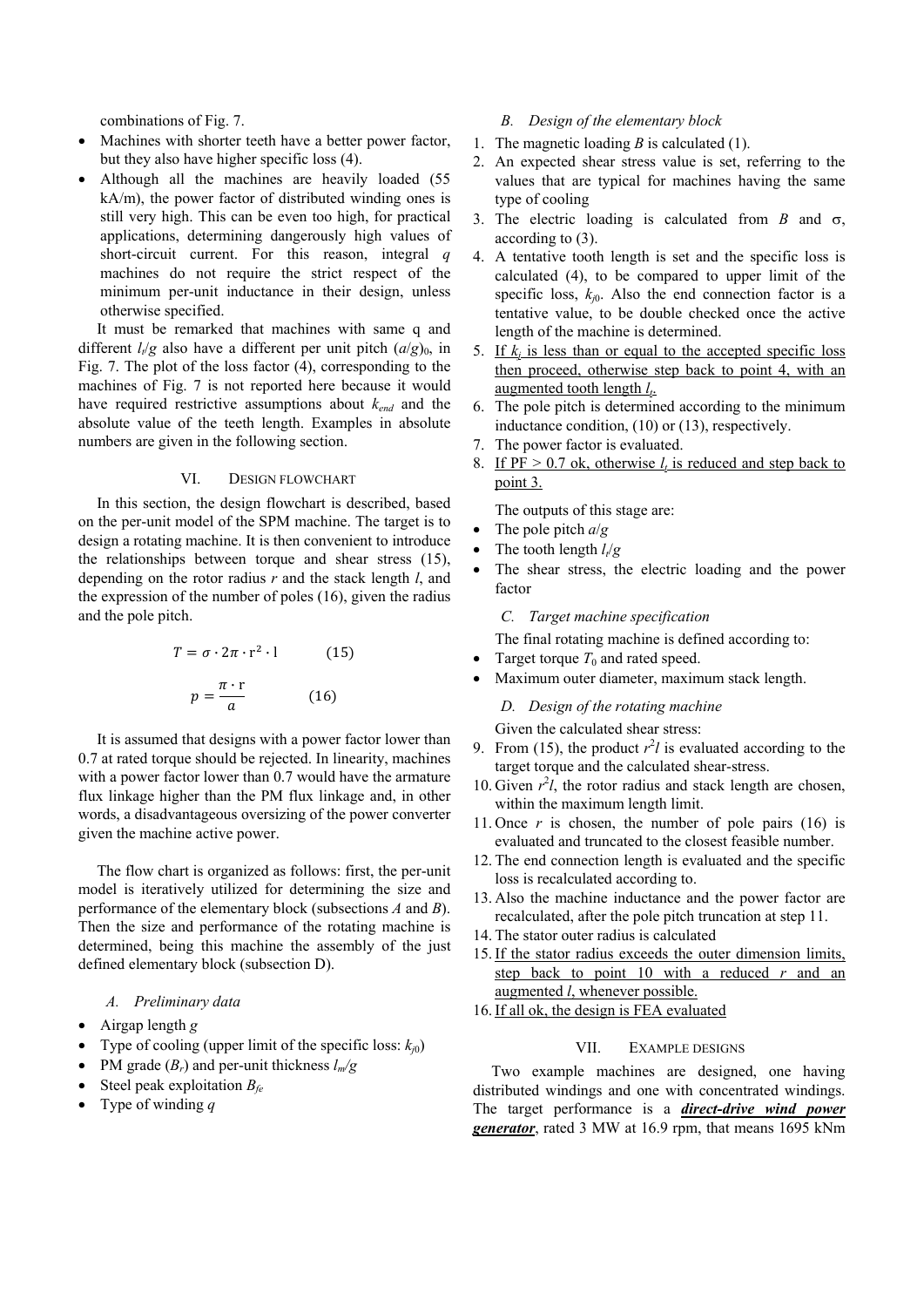continuous torque. The target heat flow ratio is  $k_i \leq 8000$ W/m<sup>2</sup>, referring to direct wind ventilation. The stator diameter must be lower than or equal to 4 m.

At first, the flowchart of section VI is applied to the design of the concentrated windings machine, indicated as *design 1*. The number of slot per pole per phase is  $q = 2/5$ , that showed to give better power factor values than most of the other fractional values according to the presented analysis (e.g. Fig. 7). The design procedure is iterated for obtaining a stator radius that is exactly 2 m and to comply with the power factor and loss constraints. The geometry of the resulting design is summarized in the left column of Table I, along with the main input and coefficients to be used in the formulae. In Fig. 8 (top) the sketch of the laminations is also reported. The model calculated performance, is reported in Table II. The minimum inductance condition (13) has been pursued, as described in the design flowchart, and the calculated PF is 0.7, at the bottom of the accepted range.

TABLE I – GEOMETRY OF THE TWO EXAMPLE DESIGNS

|                      |                  | Design 1<br>concentrated<br>windings | Design 2<br>distributed<br>windings |
|----------------------|------------------|--------------------------------------|-------------------------------------|
| Slot/pole/phase      | $\boldsymbol{q}$ | 2/5                                  | 1                                   |
| Magnet grade         | Br               | 1.12T                                |                                     |
| Airgap               | g                | $5 \text{ mm}$                       |                                     |
| Core flux<br>density | $B_{fe}$         | 1.5T                                 |                                     |
| PM length            | $l_m/g$          | 6.1                                  |                                     |
| Stator radius        | R                | 2 <sub>m</sub>                       | 2 <sub>m</sub>                      |
| Rotor radius         | r                | $1.840 \; m$                         | 1.782 m                             |
| Stack length         | l                | $1.3 \text{ m}$                      | $1.3 \text{ m}$                     |
| Pole pitch           | a/g              | 19.3                                 | $***$<br>25.0                       |
| Tooth length         | $l_t/g$          | $23.7*$                              | ***<br>35.27                        |
| Pole pairs           | $\overline{p}$   | 60                                   | 45                                  |
| Yoke length          | $l_{y}$          | 23.6 mm                              | 30.5 mm                             |
| Carter               | $k_c$            | 1.085                                | 1.05                                |
| End<br>connections   | $k_{end}$        | 1.093                                | 1.41                                |
| Tooth scaling        | $k_{t}$          | 0.73                                 | 0.8                                 |
| Slot filling         | $k_{Cu}$         | 0.4                                  | 0.4                                 |

*\* Designed for PF = 0.707, according to (5)* 

*\*\* Lower than (10), giving the minimum inductance \*\*\* Chosen for having the same kj (4) of the design 1* 

The distributed winding example, called *design 2*, has *q*

 $= 1$ , for having the slots not too slender that would cause the winding to be hardly feasible. The geometry of *design 2* is described in Table I and the calculated performance in Table III. The sketch of the laminations is in Fig. 8 (bottom).

The design flowchart applied in this case has some differences with respect to section VI: instead of the minimum inductance condition (10), that would have led to  $(a/g)_0 = 44.19$ , a lower pole pitch factor  $a/g = 24.95$  has been selected, corresponding to a higher pole number with shorter end connections and still giving a good power factor (0.80 in Table III). Moreover, the tooth length has been chosen for *having the same specific loss of design 1*, according to (4), for making the comparison of the two machines more straightforward. According to the design target, the output machine has the same stator outer diameter, the same calculated torque and Joule loss of *design 1*, with longer teeth and then a smaller rotor diameter. This means the shear stress is no longer a uniform metric for the comparison of the two example designs: the model and FEA calculated torque will be used instead in the following. Iron loss is not included in the comparison, due to the low fundamental frequency of the example application.





Figure 8. Sketches of the laminations of the two example deisgns.

#### *A. Finite element validation of the model*

The per-unit design procedure is validated via static magnetic FEA runs in FEMM [9]. Finite element results are given in Tables II and III, aside the model results for the two example designs.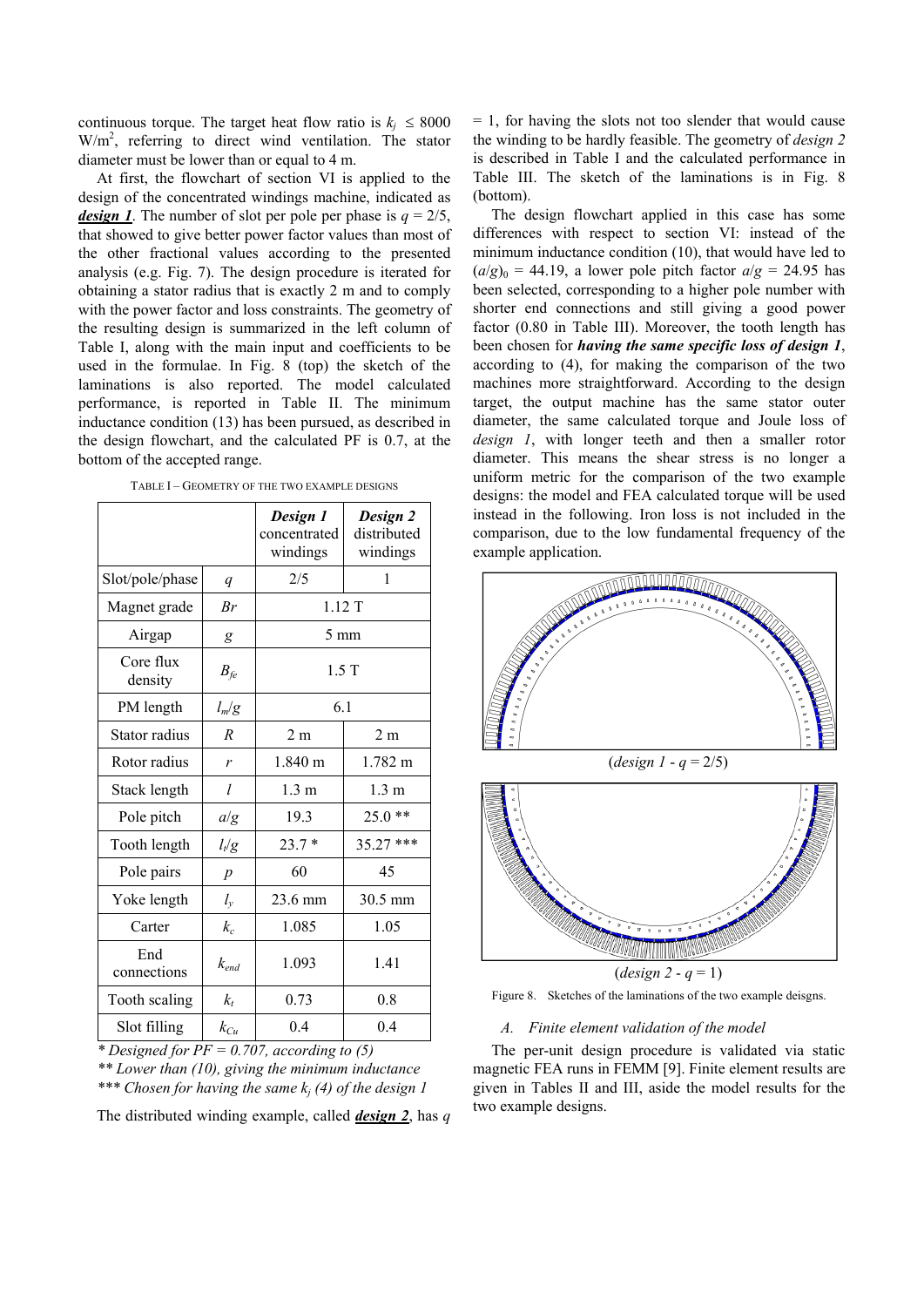|                | Eq.  | Model                           | <b>FEA</b>              |  |
|----------------|------|---------------------------------|-------------------------|--|
| B              | (1)  | 1.14T                           | 1.09T                   |  |
| $\overline{A}$ | (2)  | 53496 A/m                       |                         |  |
| $\sigma$       |      | 60.99 kN/m <sup>2</sup>         | 52.99 kN/m <sup>2</sup> |  |
| $k_i$          | (4)  | 6821 W/m <sup>2</sup>           | 6275 W/m <sup>2</sup>   |  |
| $\tau$         | (15) | 1695 kNm                        | 1473 kNm                |  |
| Phase current  |      | 4278 Apk                        |                         |  |
| Phase voltage  |      | 664 Vpk                         | 577 Vpk                 |  |
| Joule loss     |      | 111.4 kW                        | 102.5 kW                |  |
| $L_m$          | (12) | $8.78 \text{ mH}$               |                         |  |
| $L_{slot}$     | (9)  | $8.83 \text{ mH}$<br>15.38 mH*  |                         |  |
| $L_{tot}$      |      | $17.61 \text{ mH}$<br>24.16 mH* | 25.76 mH                |  |
| PF             |      | $0.7*$                          | 0.7                     |  |

TABLE II – PERFORMANCE OF DESIGN  $1, q = 2/5$ 

*\* Tooth tip inductance included* 

|                              | Eq.  | Model                                  | FEA                |  |
|------------------------------|------|----------------------------------------|--------------------|--|
| B                            | (1)  | 1.145T                                 | 1.11T              |  |
| $\boldsymbol{A}$             | (2)  | 56748                                  |                    |  |
| σ                            | (3)  | 64.99 kN/m <sup>2</sup>                | 57.78 $kN/m^2$     |  |
| $k_i$                        | (4)  | 6821 W/m <sup>2</sup>                  | 6017 $W/m^2$       |  |
| T                            | (15) | 1695 kNm                               | 1507 kNm           |  |
| Phase current                |      | 3715 A pk                              |                    |  |
| Phase voltage                |      | 671 V pk                               | 577 V pk           |  |
| Joule loss                   |      | 111.4 kW                               | 98.3 kW            |  |
| $L_m$                        | (8)  | $2.55 \text{ mH}$                      |                    |  |
| $L_{slot}$                   | (9)  | $8.1 \text{ mH}$<br>$9.7 \text{ mH}^*$ |                    |  |
| $L_{tot}$                    |      | 10.65 mH<br>12.25 mH*                  | $11.87 \text{ mH}$ |  |
| PF<br>$*$ $T = 1$ $$ $1$ $1$ |      | $0.80*$<br>$\cdot$ 1 1 1               | 0.83               |  |

TABLE III – PERFORMANCE OF DESIGN  $2, q = 1$ 

*\* Tooth tip inductance included* 

The magnetic loading is FEA evaluated at no load, and the model is very accurate in this case. The electric loading is set to be equal purposely, as also the Joule loss (specific and total) should be. The number of turns in series per phase has been chosen to have a phase voltage of 577 V peak at rated current, for both machines.

The discrepancy between FEA and model evaluated

losses in Table II and III is related to the effect of curvature, more evident in *design 2*: in fact, the adopted linear model underestimates the cross section of slots, and the error is more evident with longer teeth. Anyway, the model approximation is conservative in this case.

An important difference between the model and FEA is the tooth tip inductance term, that is not included in the expression used for slot inductance evaluation (9). The tooth tip term can be calculated accurately, and in fact it is added to the model calculated inductance values of Tables II and III, giving out the "starred" inductance value of the two tables. The tooth tip inductance is not included in (9) because this would have required the definition of a lot of additional parameters, since the tooth tip per-unit shape can vary a lot from case to case.However, the minimum inductance pole pitch condition (10) and (13) is not affected by the neglected inductance term, whose only effect is to increase the total inductance according to the tooth tip shape and then lower the power factor slightly with respect to the calculated one.

# *B. Effect of core saturation*

The main difference between FEA and the model is the underestimate of the shear stress and then the torque. This difference is generated by core saturation, not accounted for in the model. As said in the first part of the paper, the design parameter  $B_f$ <sub>e</sub> is the one that determines the yoke and tooth dimensions, referring to the willed core exploitation, evaluated at no load.  $B_f$  set to 1.5 T in the example designs. This means that when the machine is loaded the stator core will actually work at higher values of local flux density, due to the armature flux, in particular for those machines having a high armature flux indicated by a low power factor.



Figure 9. Field density disctribution of design2 at no load and rated load Flux density scale between 0 and 2.09 T.

In Figs. 9 and 10 the flux density maps of the two designs are reported, showing both no load and rated load conditions. In *design 1*, the peak flux density at no load is 1.5 T (yoke and tooth) and 2.05 T (yoke) and 1.70 T (tooth) at load. *Design 2*: 1.55 T at no load (yoke and tooth); 1.65 (yoke) and 1.75(tooth) at load.